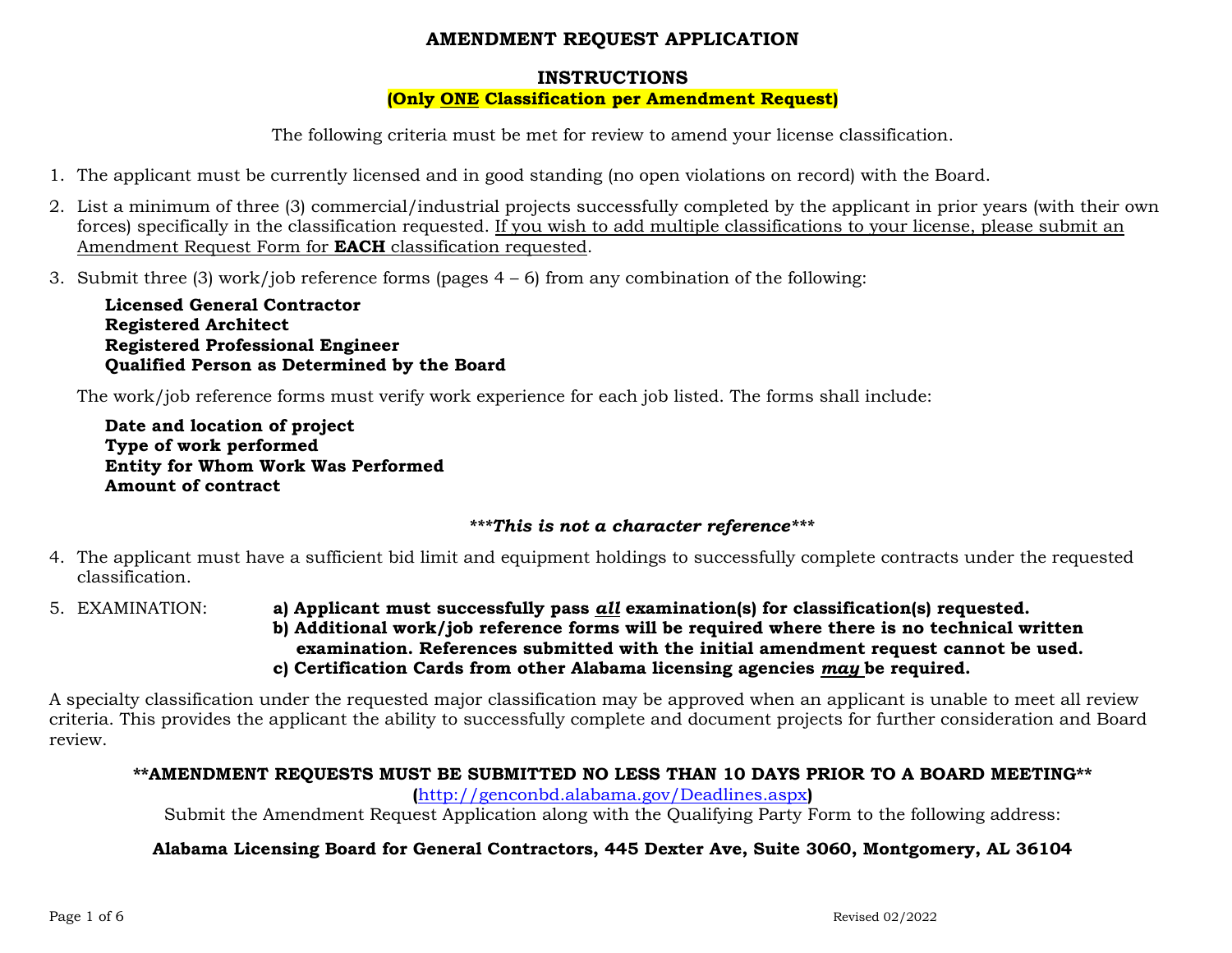### **CLASSIFICATION AMENDMENT REQUEST**

*Telephone: 334-272-5030* [www.genconbd.alabama.gov](http://www.genconbd.alabama.gov/) *Fax: 334-395-5336*

- **NOTES: 1**. **Three** work/job reference forms, from a Registered Architect, Registered Professional Engineer, Other Licensed General Contractor, or Qualified Person as Determined by the Board, verifying work experience for each job listed below, must be attached for the "type" of classification requested.
	- **2.** a) Applicant must successfully pass *all* examination(s) for classification(s) requested.
		- b) Additional reference forms will be required where there is no technical written examination. References submitted with the initial amendment request cannot be used.
		- c) Certification Cards from other Alabama licensing agencies *may be* required.

| Name:                                  | <b>Alabama License No.:</b> |
|----------------------------------------|-----------------------------|
| <b>Address:</b>                        | <b>Bid Limit:</b>           |
| <b>Current License Classification:</b> |                             |
| <b>Requested Classification:</b>       |                             |

List below a minimum of **THREE** commercial/industrial projects your organization has completed in the classification you are requesting. Please indicate (\*) projects where experience was gained under a company other than entity listed above.

| <b>Classification of Work Performed</b> | Location<br>(City, State) | Year | Owner | Contract<br>Amount | $\overline{(*)}$ For What Company |
|-----------------------------------------|---------------------------|------|-------|--------------------|-----------------------------------|
|                                         |                           |      |       |                    |                                   |
|                                         |                           |      |       |                    |                                   |
|                                         |                           |      |       |                    |                                   |
|                                         |                           |      |       |                    |                                   |
|                                         |                           |      |       |                    |                                   |
|                                         |                           |      |       |                    |                                   |
|                                         |                           |      |       |                    |                                   |
|                                         |                           |      |       |                    |                                   |
|                                         |                           |      |       |                    |                                   |
|                                         |                           |      |       |                    |                                   |
|                                         |                           |      |       |                    |                                   |

*The Undersigned hereby represents that the foregoing statements are true to the best of their knowledge, information, and belief.*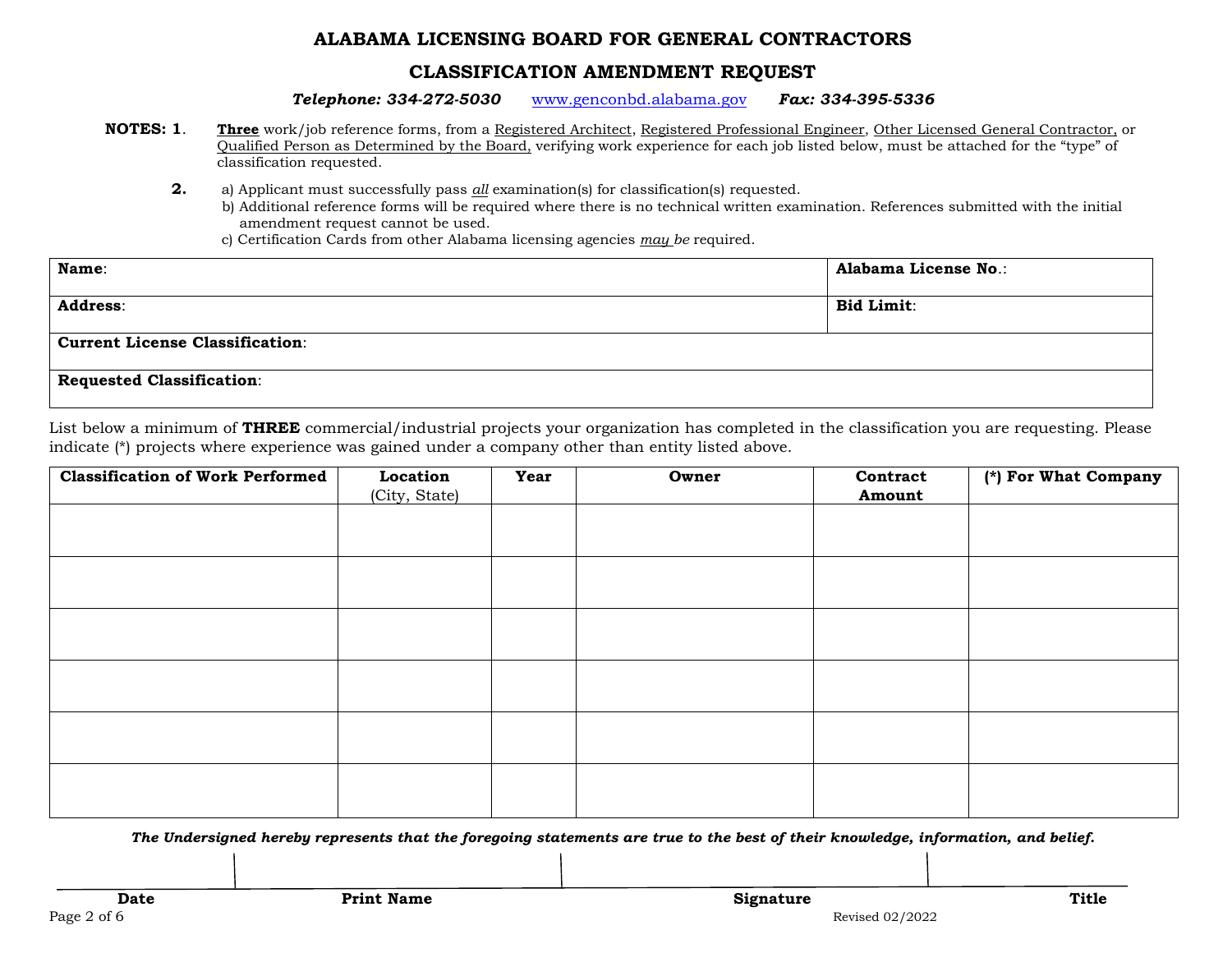## **QUALIFYING PARTY FORM**



www.genconbd.alabama.gov

TIFFANY LOVELESS EXECUTIVE DIRECTOR

445 DEXTER AVE, SUITE 3060 MONTGOMERY, AL 36104

TELEPHONENO: 334-272-5030 FAX NO: 334-395-5336

Amendment Request applicants may be required to take **Trade Examination(s)** as determined by the Board.

Examinations are administered by PSI (Psychological Services Inc). This completed form must accompany your Amendment Request.

Should you have any questions, please feel free to contact our office at (334) 272-5030.

Companies may have multiple qualifiers. If your company has multiple qualifiers, please submit a qualifying party form for **EACH** qualifier. The same email address **cannot** be used for multiple qualifiers.

| State: State: State: State: State: State: State: State: State: State: State: State: State: State: State: State: State: State: State: State: State: State: State: State: State: State: State: State: State: State: State: State |
|--------------------------------------------------------------------------------------------------------------------------------------------------------------------------------------------------------------------------------|
| Zip: 2002.                                                                                                                                                                                                                     |
|                                                                                                                                                                                                                                |
| First Name: 1988 Communication of the Second Communication of the Second Communication of the Second Communication of the Second Communication of the Second Communication of the Second Communication of the Second Communica |
| Middle Initial: No. 2014 12: 10:20:20 Nicolas Englisher School and The Contract of the Contract of the Contract of the Contract of the Contract of the Contract of the Contract of the Contract of the Contract of the Contrac |
| Social Security #: 1982                                                                                                                                                                                                        |
| Email: No. 2014 1998 and 2014 1999 and 2014 1999 and 2014 1999 and 2014 1999 and 2014 1999 and 2014 1999 and 20                                                                                                                |

(if qualifier does not have email address – use company email address)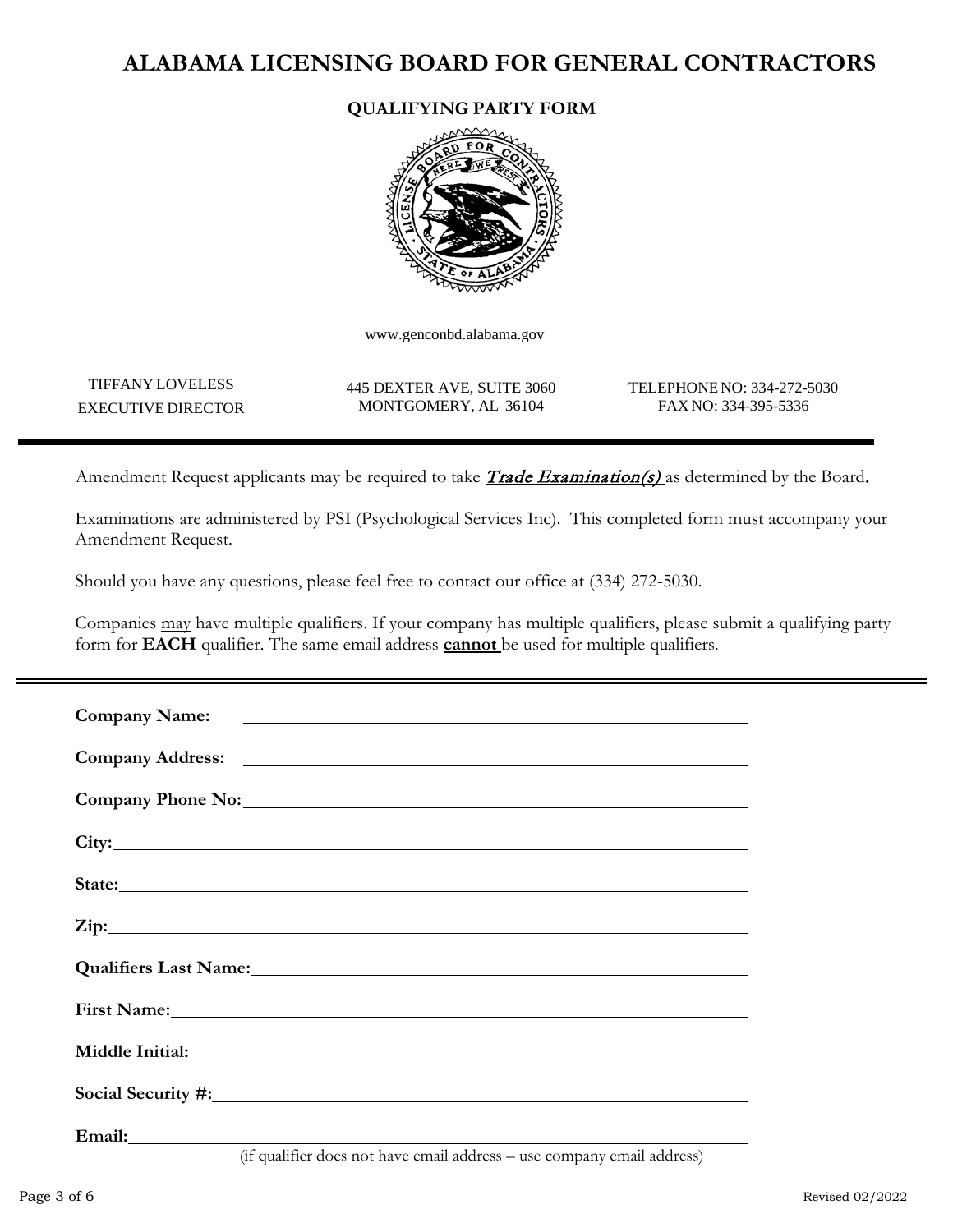445 DEXTER AVE, SUITE 3060, MONTGOMERY, AL 36104 **P:** 334-272-5030 **F:** 334-395-5336

#### **Commercial or Industrial Work/Job Reference**

| <b>Name of Company Making Application</b> |  |
|-------------------------------------------|--|
| <b>Applicant Contact Name</b>             |  |
| <b>Applicant Address</b>                  |  |

**TO THE VERIFYING PERSON/ENTITY:** THE ABOVE IS SUBMITTING AN AMENDMENT TO AMEND THEIR LICENSE IN THE STATE OF ALABAMA. THE INFORMATION REQUESTED IS INTENDED ONLY FOR THE USE OF OFFICIALS OF THE ALABAMA LICENSING BOARD FOR GENERAL CONTRACTORS.

PLEASE COMPLETE AT LEAST ONE LINE ON THE FOLLOWING WORK VERIFICATION TABLE BASED UPON YOUR PERSONAL KNOWLEDGE (COMPLETED CONTRACTS UNDER YOUR PERSONAL SUPERVISION OR FOR YOU PERSONALLY)

| <b>Entity for Whom</b><br><b>Work Was Performed</b> | <b>Amount Of</b><br>Contract | <b>Work Performed</b><br>(Type of Construction) | <b>Date Work Completed</b> | <b>Location of Project</b> |
|-----------------------------------------------------|------------------------------|-------------------------------------------------|----------------------------|----------------------------|
| 1.                                                  |                              |                                                 |                            |                            |
| 2.                                                  |                              |                                                 |                            |                            |
| 3.                                                  |                              |                                                 |                            |                            |
| 4.                                                  |                              |                                                 |                            |                            |

| a straight                  | WAS PERFORMANCE OF THE ABOVE REFERENCED CONSTRUCTION SATISFACTORY AND IN ACCORDANCE WITH THE<br>TERMS OF THE CONTRACT(S)? |                            | YES $\Box$ | NO $\square$ |
|-----------------------------|---------------------------------------------------------------------------------------------------------------------------|----------------------------|------------|--------------|
|                             | <i>COMMENT:</i>                                                                                                           |                            |            |              |
| $\mathcal{L}_{\mathcal{P}}$ | INSOFAR AS YOU KNOW, HAS THE CONTRACTOR EVER FAILED TO QUALIFY AS A RESPONSIBLE BIDDER?                                   |                            | $YFS \Pi$  | NO $\square$ |
| $\mathcal{L}_{\mathcal{P}}$ | WHAT IS YOUR BUSINESS OPINION OF THE ABOVE?                                                                               | $G$ <sub>GOOD</sub> $\Box$ | FAIR       | <b>POOR</b>  |
|                             |                                                                                                                           |                            |            |              |

*COMMENT*

**PLEASE PROVIDE THE ROLE THE APPLICANT PLAYED IN THE ABOVE REFERENCED PROJECT(S):**

*COMMENT*

#### **PERSON/ENTITY COMPLETING WORK/JOB REFERENCE INFORMATION**

**NOTE**: THE FOREGOING IS MY BEST OPINION, AND GIVEN AS SUCH, AS A MATTER OF COURTESY AND FOR WHICH NO RESPONSIBILITY, IN ANY WAY, IS ATTACHED TO THE WRITER, THIS FIRM OR ANY OF ITS OFFICERS

| Date                  | Signature           | <b>License/Registration Number</b><br>(if applicable) | <b>State of Issuance</b><br>(if applicable) |
|-----------------------|---------------------|-------------------------------------------------------|---------------------------------------------|
| <b>Contact Number</b> | <b>Printed Name</b> | <b>Company Name</b><br>(if applicable)                |                                             |
|                       | <b>Address</b>      | <b>Email Address</b>                                  |                                             |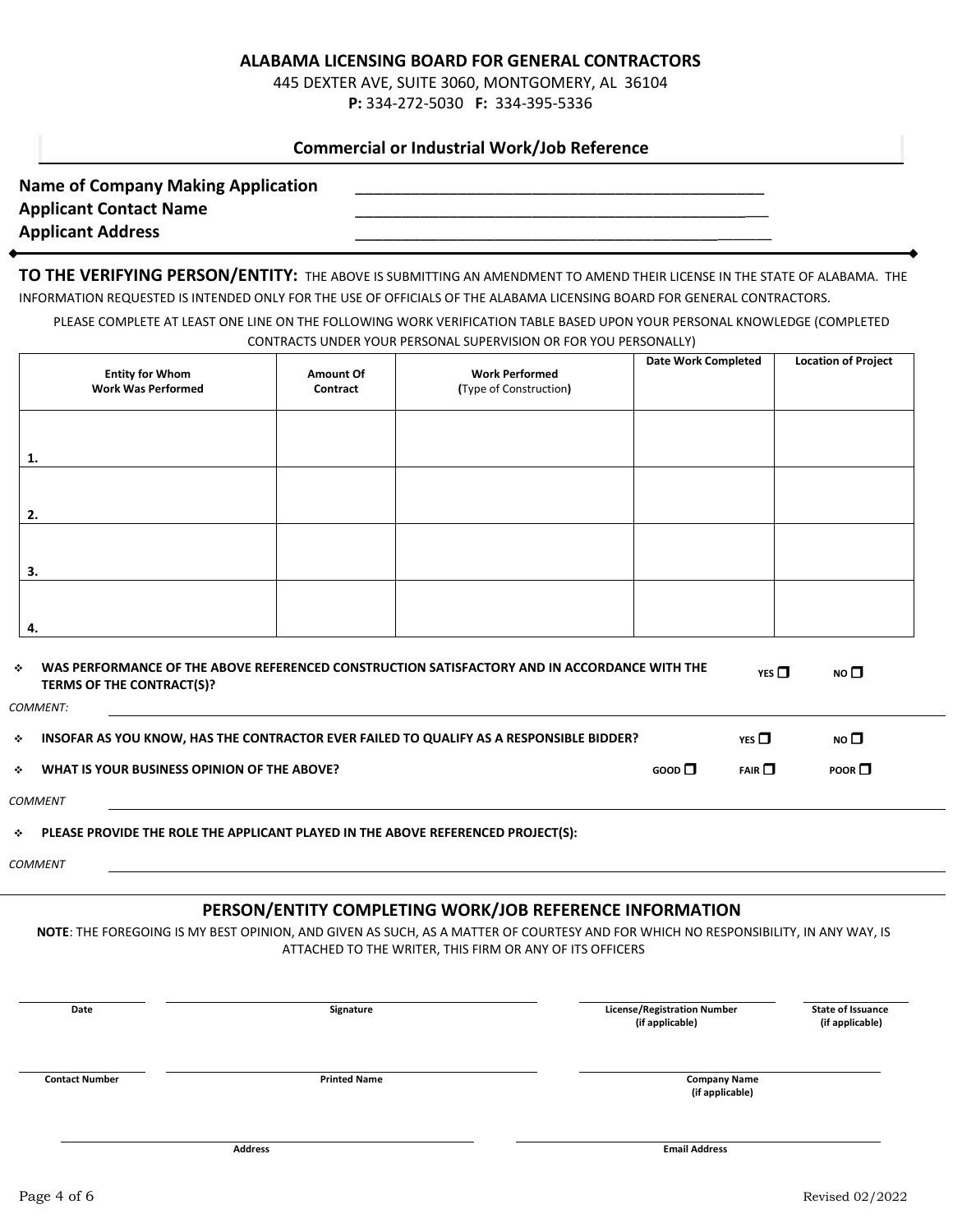445 DEXTER AVE, SUITE 3060, MONTGOMERY, AL 36104 **P:** 334-272-5030 **F:** 334-395-5336

#### **Commercial or Industrial Work/Job Reference**

| <b>Name of Company Making Application</b> |  |
|-------------------------------------------|--|
| <b>Applicant Contact Name</b>             |  |
| <b>Applicant Address</b>                  |  |

**TO THE VERIFYING PERSON/ENTITY:** THE ABOVE IS SUBMITTING AN AMENDMENT TO AMEND THEIR LICENSE IN THE STATE OF ALABAMA. THE INFORMATION REQUESTED IS INTENDED ONLY FOR THE USE OF OFFICIALS OF THE ALABAMA LICENSING BOARD FOR GENERAL CONTRACTORS.

PLEASE COMPLETE AT LEAST ONE LINE ON THE FOLLOWING WORK VERIFICATION TABLE BASED UPON YOUR PERSONAL KNOWLEDGE (COMPLETED CONTRACTS UNDER YOUR PERSONAL SUPERVISION OR FOR YOU PERSONALLY)

| <b>Entity for Whom</b><br><b>Work Was Performed</b> | <b>Amount Of</b><br>Contract | <b>Work Performed</b><br>(Type of Construction) | <b>Date Work Completed</b> | <b>Location of Project</b> |
|-----------------------------------------------------|------------------------------|-------------------------------------------------|----------------------------|----------------------------|
| 1.                                                  |                              |                                                 |                            |                            |
| 2.                                                  |                              |                                                 |                            |                            |
| 3.                                                  |                              |                                                 |                            |                            |
| 4.                                                  |                              |                                                 |                            |                            |

| a straight                  | WAS PERFORMANCE OF THE ABOVE REFERENCED CONSTRUCTION SATISFACTORY AND IN ACCORDANCE WITH THE<br>TERMS OF THE CONTRACT(S)? |                            | YES $\Box$ | NO $\square$ |
|-----------------------------|---------------------------------------------------------------------------------------------------------------------------|----------------------------|------------|--------------|
|                             | <i>COMMENT:</i>                                                                                                           |                            |            |              |
| $\mathcal{L}_{\mathcal{P}}$ | INSOFAR AS YOU KNOW, HAS THE CONTRACTOR EVER FAILED TO QUALIFY AS A RESPONSIBLE BIDDER?                                   |                            | $YFS \Pi$  | NO $\square$ |
| $\mathcal{L}_{\mathcal{P}}$ | WHAT IS YOUR BUSINESS OPINION OF THE ABOVE?                                                                               | $G$ <sub>GOOD</sub> $\Box$ | FAIR       | <b>POOR</b>  |
|                             |                                                                                                                           |                            |            |              |

*COMMENT*

**PLEASE PROVIDE THE ROLE THE APPLICANT PLAYED IN THE ABOVE REFERENCED PROJECT(S):**

*COMMENT*

#### **PERSON/ENTITY COMPLETING WORK/JOB REFERENCE INFORMATION**

**NOTE**: THE FOREGOING IS MY BEST OPINION, AND GIVEN AS SUCH, AS A MATTER OF COURTESY AND FOR WHICH NO RESPONSIBILITY, IN ANY WAY, IS ATTACHED TO THE WRITER, THIS FIRM OR ANY OF ITS OFFICERS

| Date                  | Signature           | <b>License/Registration Number</b><br><b>State of Issuance</b><br>(if applicable)<br>(if applicable) |
|-----------------------|---------------------|------------------------------------------------------------------------------------------------------|
| <b>Contact Number</b> | <b>Printed Name</b> | <b>Company Name</b><br>(if applicable)                                                               |
|                       | <b>Address</b>      | <b>Email Address</b>                                                                                 |